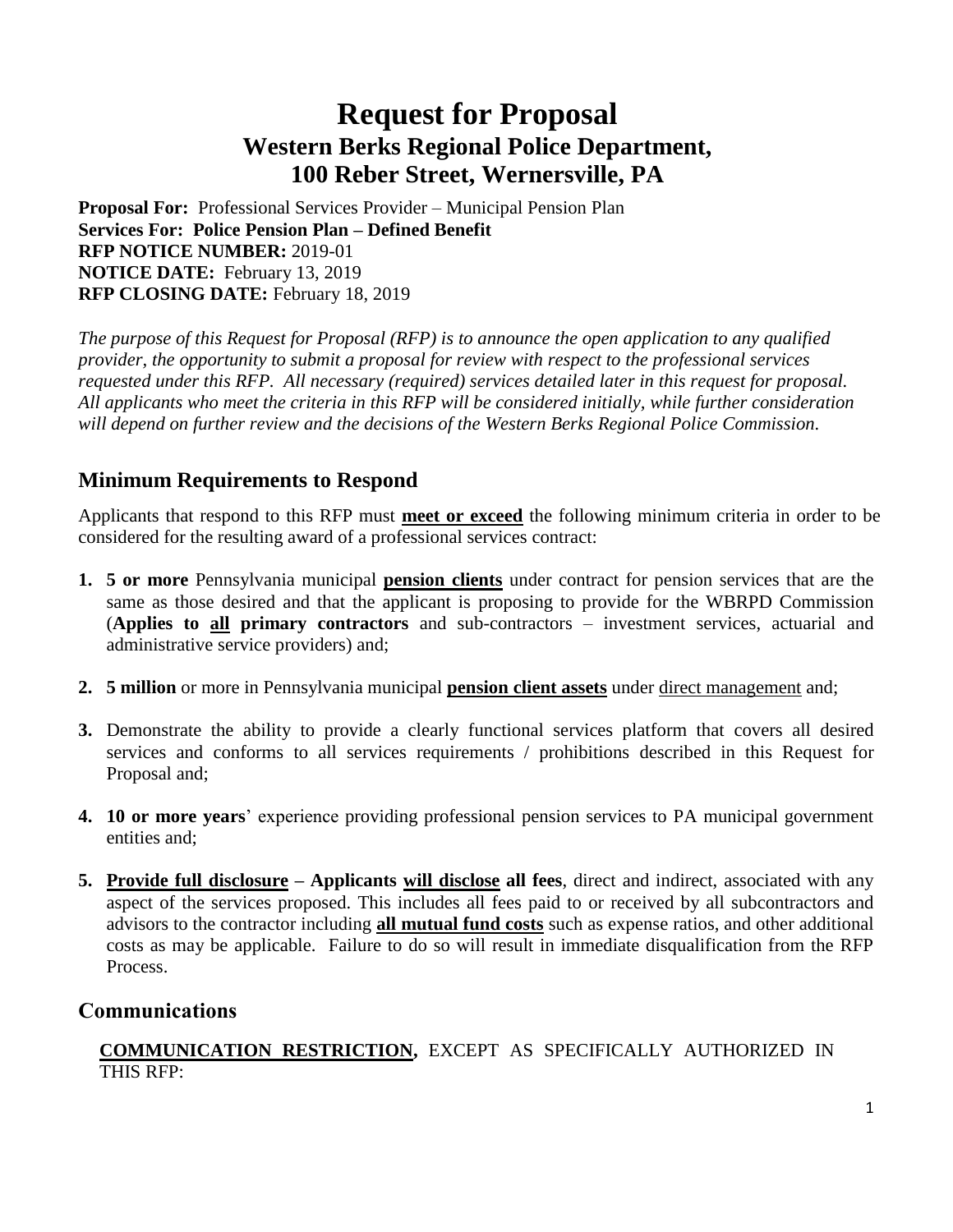EFFECTIVE AS OF THE **RFP NOTICE DATE** AND PRIOR TO THE TIME OF A DECISION BY THE **COMMISSION** AND THE SUBSEQUENT CLOSING OF THIS **RFP PROCEDING**, There shall be no communication of any type regarding this RFP, any aspect of a response to this RFP, or the awarding of a contract related in any way to this RFP between any **Applicant** or **Prospective Applicant** and any:

(1) Elected Official of the WBRPD Commission; (2) Employee of the WBRPD Commission; (3) Any consultant or adviser currently engaged in assisting the WBRPD Commission with the RFP process or employee or other person affiliated with or providing services to or on behalf of such consultant's staff; or (4) Any other persons in a position to influence the **Commission's** decision at any time during the **RFP Process** in regards to this RFP, a proposal, or the awarding of the contract until the award is announced, except as requested by the WBRPD Commission or at the time specified for oral presentations by those selected Applicants appearing for interviews.

FURTHER, Applicants may not cause or allow any employee of their firm or third party to directly or indirectly violate any of the communications restrictions. Any communication by any applicant or third party on behalf of an applicant or potential applicant, in violation of the forgoing terms shall be considered grounds for **automatic disqualification** of that applicant.

#### **Communications from the Applicant to the Western Berks PD Commission:**

Applicants may **only** make inquiries for clarification of technical or administrative information and communicate those requests to the **Point of Contact** below.

**Requesting clarification or asking questions:** All requests for clarification of technical or administrative information must be sent via e-mail to the designated **POINT OF CONTACT prior to February 18, 2019. RESPONSES** will be returned via e-mail in the order they are received and in as timely a manner as possible.

**Point of Contact:** John E. Muir, Esquire - WBRPD Solicitor **Office Fax:** 610-670-2591

**POC's E-mail:** [jmuir@kozloffstoudt.com](mailto:jmuir@kozloffstoudt.com)

**Office Address:** Kozloff Stoudt Attorneys Attn: John E. Muir, Esquire 2640 Westview Drive Wyomissing, PA 19610

#### **Notifications from the WBRPD to Applicants**

- 1. Applicants will be notified by e-mail, periodically, of changes to their applicant status. *AFTER EACH* notification, it is the applicants' responsibility to acknowledge receipt of such notification.
- 2. *AT NO TIME* or under any circumstance shall an applicant offer or submit a rebuttal (or challenge or contrary opinion) to any decision by the WBRPD Commission. All decisions are final and not open for discussion. Any such action on the part of a disqualified applicant will not be responded to.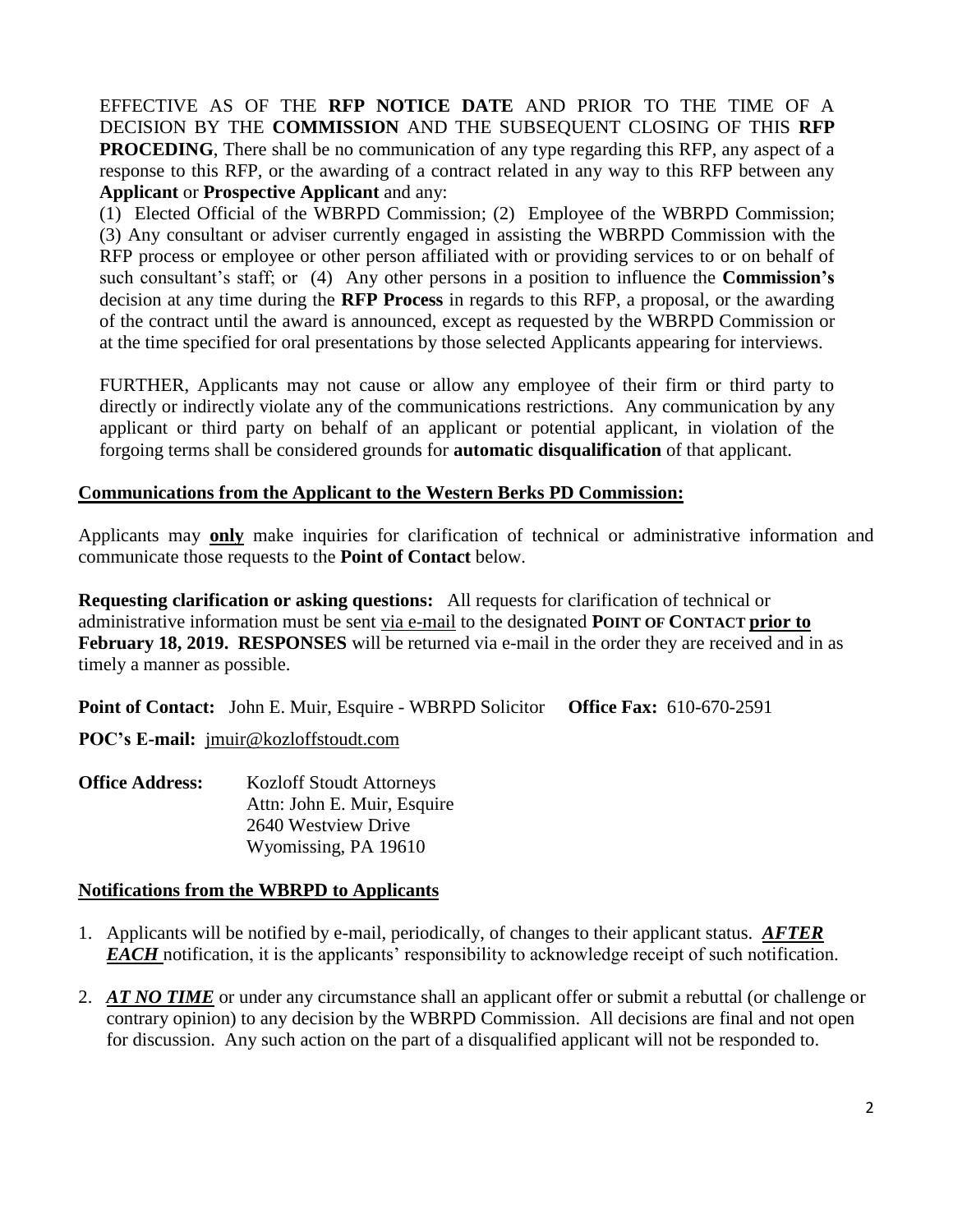3. Final Notice to the RFP finalists will be in the form of all required documents, including the Summary of Award Notice (IAW Act 44, Chapter 7-A, 2009) and sent by **Certified US Mail** (receipt signature required) to the unsuccessful finalists

## **RFP Requirements and Specifications**

#### **Services Required – General**

**All Applicants that respond to this RFP must** be able to provide a complete package of pension services that will include:

- **1.** Comprehensive investment services including investment management and advisory services,
- **2.** Actuarial services: see **"Actuarial…"** in **"Specifications"** section below. (if desired)
- **3.** A comprehensive menu of pension administrative services: see **"Specifications"** section.
- **4.** All banking and custodial services commensurate with maintaining a municipal pension plan
- **5.** Additional administrative or advisory services, relevant to a PA municipal **Defined Benefit Pension**

**Plans.** These services may be on an as-requested basis and not necessarily part of the main menu of services

**6.** Attend meetings with the Pension Board(s) to review pension plans when requested.

#### **Specifications for Services**

**All applicants that respond to this RFP must** be capable of providing the following minimum specifications relative to the services required:

#### **Investment Services must include:**

- **1.** An investment portfolio & products that are managed by certified, SEC registered Investment professionals;
- **2.** An Investment portfolio that demonstrates competitive returns via contemporary investment strategies and quality investments, yet maintains a reasonable degree of conservancy in the investment portfolio – *no more than 70% diversified equities;*
- **3.** Policy design or re-design (as necessary) that is commensurate with prudent investment strategies for municipal pension plans – *an investment mix that is at or about 60% diversified equities and 40% bond or fixed investments – with no more than 10% deviation is desirable.*
- **4.** Bond Investments must be of reasonable quality and grade via investment grade bonds or bond funds investing in the same.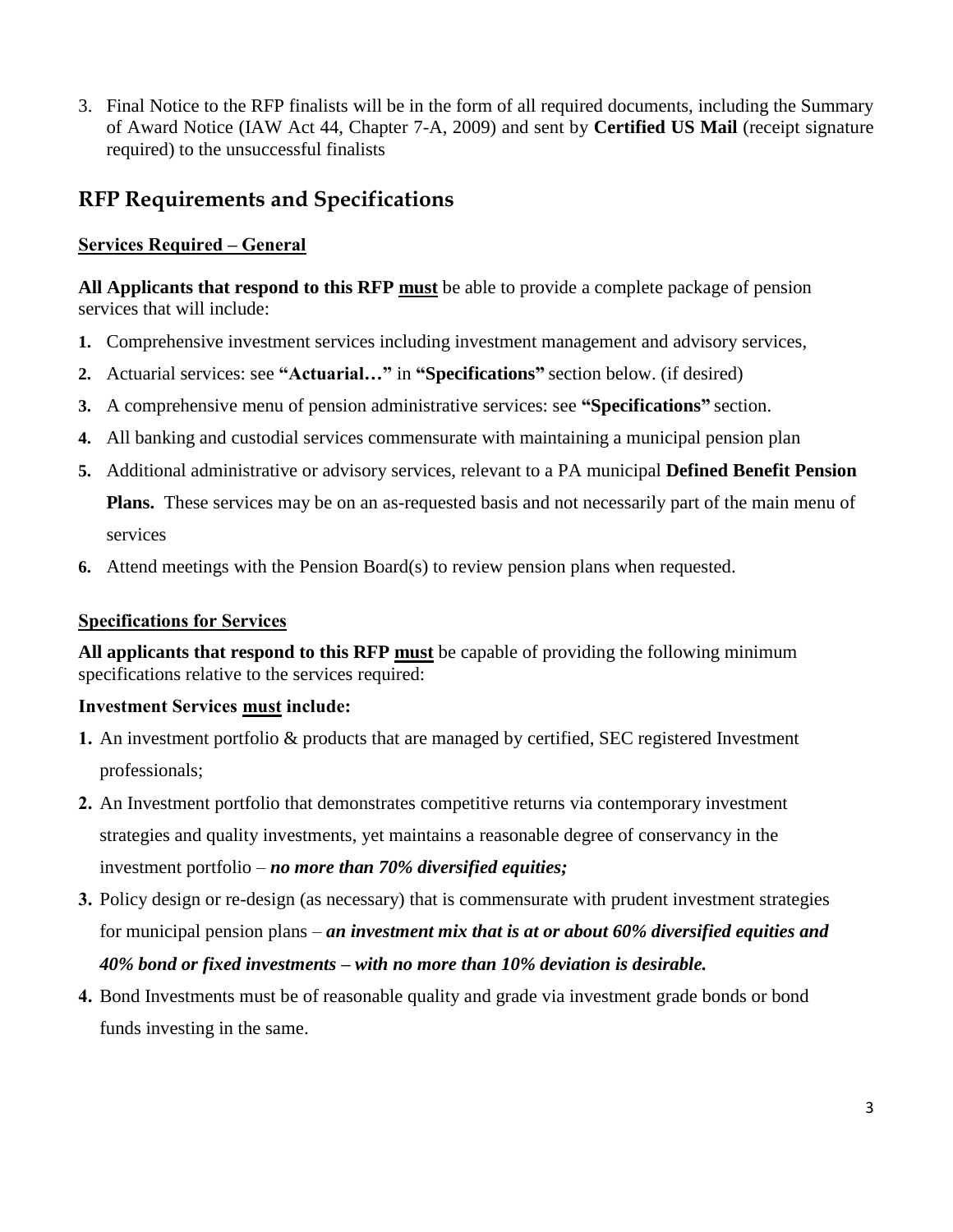#### **Investments may not include:**

- **1.** Suggested investment portfolio or investment mix that is considered to be or was obviously constructed *("cherry picked")* without regard for risk or volatility or with fee reduction as the primary consideration – quality investments are more desirable than simply cost reduction.
- **2.** Money Market or Certificates of Deposit accounts as a primary source of investments
- **3.** ETF's or Index Funds as the only source of the investment portfolio not more than 50% of total portfolio
- **4.** Investments of any type generally considered too high-risk or imprudent for municipal pensions
- **5.** Hedge funds or other high-risk alternative investments that are highly leveraged, illiquid or undiversified

#### **Actuarial Services for Defined Benefit Pension Plans – NOT APPLICABLE:**

- **1.** Preparation of the bi-annual Act 205 Actuarial Valuation Report
- **2.** Preparation of the GASB 67 and 68
- **3.** Additional cost studies or other definable actuarial functions that may be periodically required and chargeable on an as-needed basis (estimates for such must receive prior approval).

#### **Administrative Services must include but are not limited to**:

- **1.** Preparation of financial statements annually and as needed
- **2.** Preparation of all related pension forms required by PA and Federal government statutes
- **3.** Preparation of the Minimum Municipal Obligation (MMO) as required by ACT 205
- **4.** Maintaining accurate records of all active, vested, and retired plan members and other related data
- **5.** Administrative services that include; document services, accounting and asset allocations, monthly transactions and periodic account statements
- **6.** Retiree payments and tax related accounting functions including preparation of 1099R forms

#### **All banking and custodial services:**

Provide all banking and custodial services commensurate with maintaining a PA municipal pension plan that include but are not limited to accounting and reporting of all transactions within the plan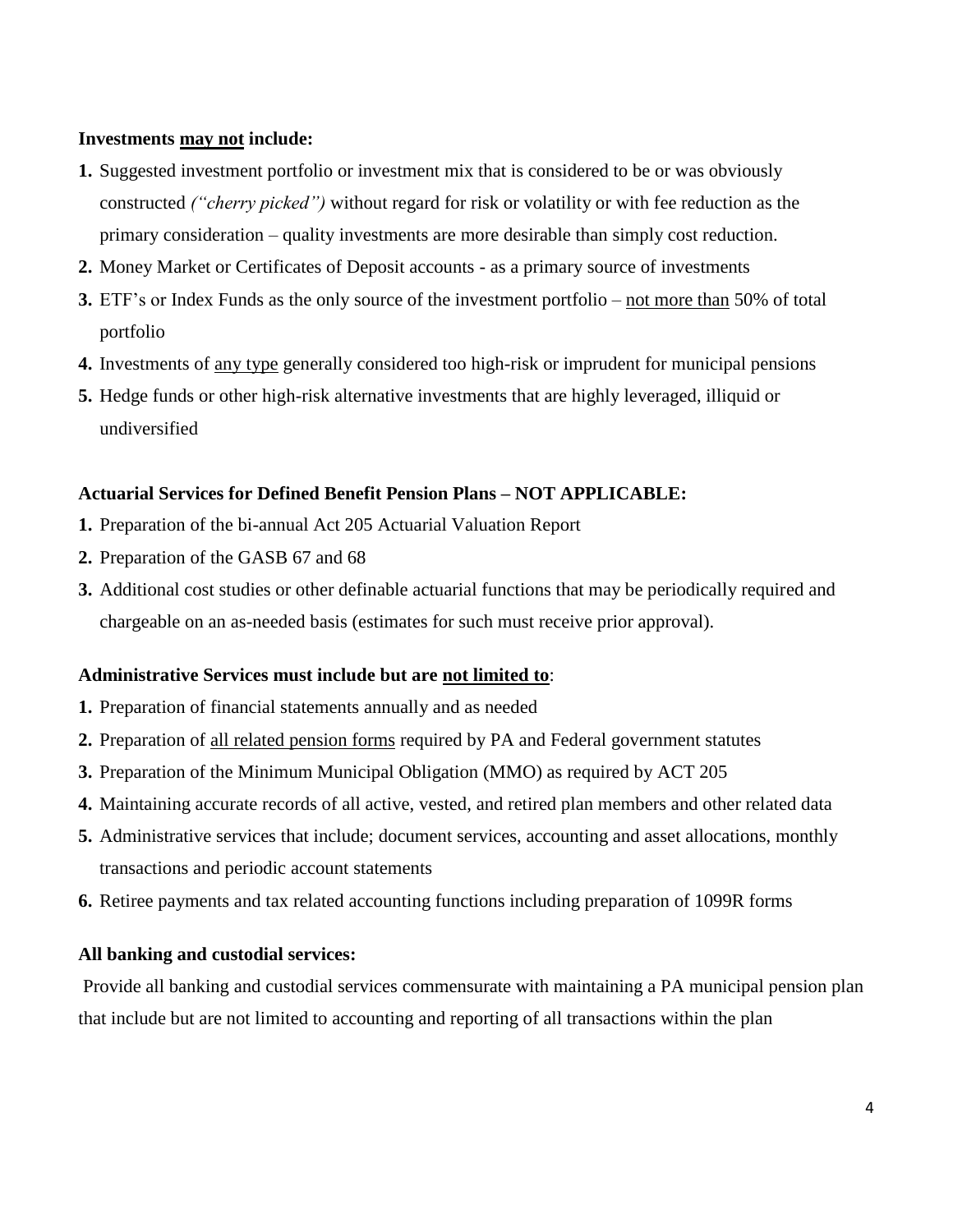#### **Offer periodical meetings with the municipal leadership to review pension plan:** The service

provider must be willing to attend periodic meetings with municipal leadership to discuss investment performance and other relevant topics or developments, as necessary.

### **Procedures to Compete & Other Guidelines**

#### **Procedures – General**

For the Applicant, the **RFP Process begins** when an Applicant submits a completed RFP Packet in response to this **Request for Proposal**. Submission of this will constitute an acknowledgement on the part of the **Applicant**, of a thorough understanding of the rules governing the **RFP Process,** and an agreement to abide by the same. Furthermore, all employees of the *Contractor* (the **Applicant**), subcontractors, advisors, and other applicable third parties, are considered subject to the same terms of agreement as stated above.

**Reminder:** Failure to comply with all directives and/or requirements stated herein or via any subsequent official notification or request from the WBRPD Commission, will result in the application being placed in the "*Disqualified Applicant" status* and the **Applicant** will not be permitted to compete for the *Professional Services Contract* under the current **Request for Proposal.**

#### *ALL Applicants must:*

- **1.** Be able to fulfill all the requirements stated above;
- **2.** Be capable of providing the full menu of services requested;
- **3.** Complete all required application material and return it to the **Point of Contact** by the application deadline;
- **4.** Abide by all policy and procedural requirements stated on any RFP document;
- **5.** Understand that The RFP application documents (the Application and Standard Disclosure form) of this RFP provide the majority of the necessary documentation and information required by the *Commission* to adequately evaluate each applicant's potential to fulfill the *professional services contract* obligations desired;
- **6.** Understand that unless specifically requested, no additional documentation is required or necessary generally, this is specified in a section of this RFP labeled *"Additional Documentation Requested"*;
- **7.** Understand that times and or scheduled events with respect to this RFP may be modified at any time at the discretion of the Commission but not without notice to all remaining applicants.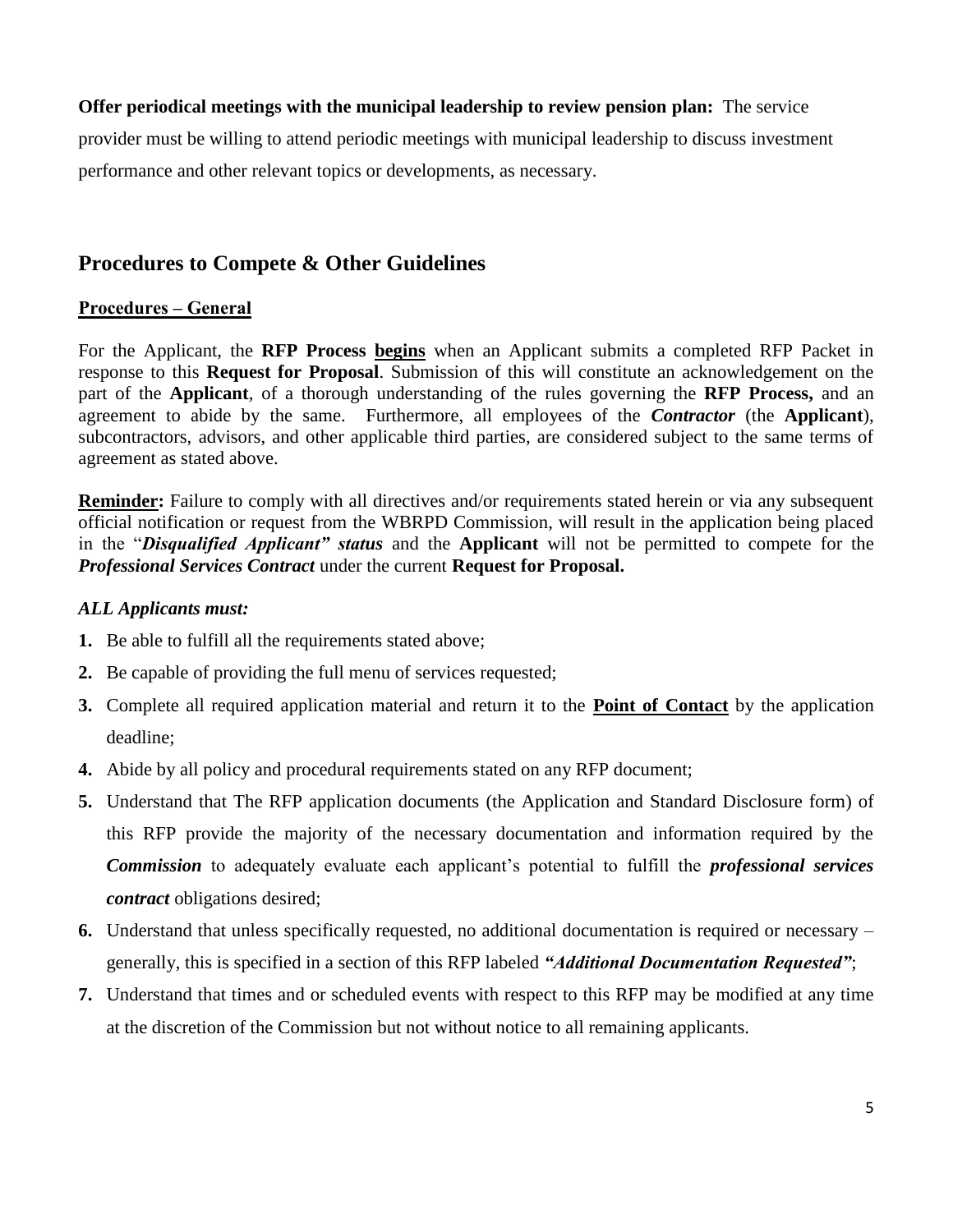#### **Responding to This RFP - Response Documents**

Applicants that respond to this RFP must provide the following documents by the specified **RFP Closing Date, February 18, 2019 and not later than 5:00 pm prevailing time.** Applications received after this date and time **will not be considered** for selection under this RFP. Applications that do not meet this deadline or are otherwise deemed disqualified will not be returned. Once applications have been received and processed, the designated **Point of Contact** will send an **E-Mail response** to confirm that the application has been received by the WBRPD. All documents will be arranged in the order they are listed below. No other arrangement is acceptable or permissible.

#### **Bound Document Copies – 10 copies (one for each WBRPD Commission Board Member + others):**

- **1.** A completed **RFP Application**
- **2.** Additional documents requested by the WBRPD See *"Additional Documentation Requested"* below.

#### **E-MAIL COPY (PDF. VERSION) OF THESE DOCUMENTS – 1 COPY: Include "Pension RFP Services" in email subject line**

- **1.** A completed **RFP Application**
- **2.** Additional documents requested by the WBRPD See *"Additional Documentation Requested"* below
- **3.** A completed **Act 44 Standard Disclosure Form**

**NOTE:** Please provide, **only when (if) requested**, a current resume of anyone listed on the **Standard Disclosure Form, Item # 1,** and / or additional information as needed or that may be requested. This information may be requested after the closing date and at the discretion of the WBRPD. Whenever applicable, applicants will be afforded sufficient time to respond to such requests.

#### **Procedures for Responding**

- 1. **Prepare and send or deliver,** the number of bound and the e-mail copy of the **RFP Response Documents** listed above and any additional information requested in this RFP to the WBRPD's designated Point of Contact, **Not later than the closing date and time as previously stated.**
- 2. Be prepared (only if requested) to forward a current resume of anyone listed on the **Standard Disclosure Form**, **Item # 1**, to the WBRPD's designated **POINT OF CONTACT**
- 3. Be prepared to respond to any additional requests for information and / or further directives

#### **Additional Documentation Requested**

Please do not provide letters of introduction, additional documents, references, exhibits, or other unsolicited information other than what is requested in this RFP and those items listed below. Failure to adhere to this request will result in disqualification. If the Commission decides that additional documentation is required, a request will be sent to all applicants and a new deadline for response specified.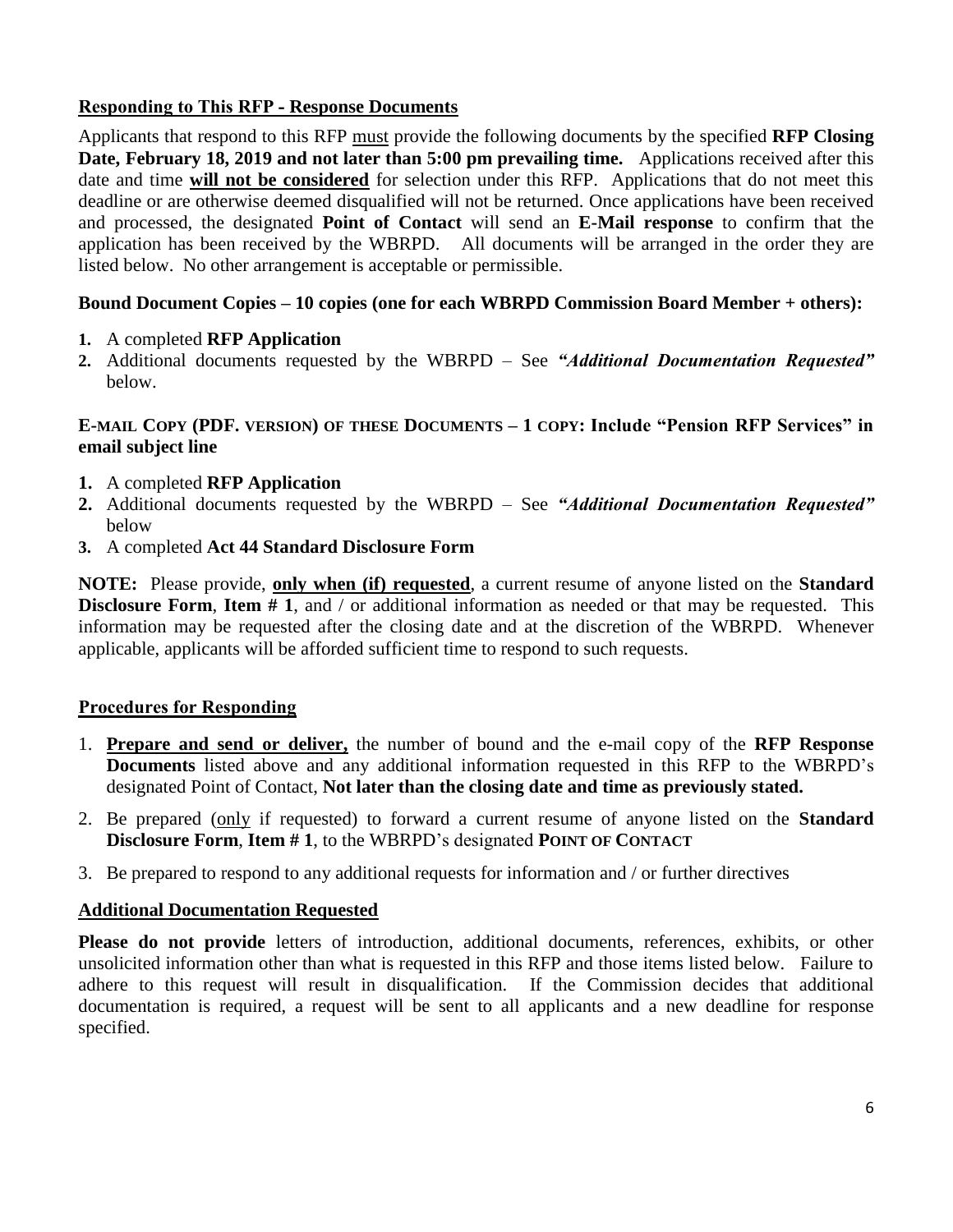**Pursuant to Question #9 of the RFP Application:** Provide a sample of an *Annual Summary Statement* or *Annual Plan Statement* that indicates transactions within the plan. **This must be** of the same design as the one your firm will routinely provide the WBRPD Commission, if you are selected.

**Pursuant to Question #10 of the RFP Application:** Investment Performance Reports – Summary format: Provide one example of a recent summary report of investment performance (Quarterly or Annual Report **only**).

## **RFP Process Overview**

The **RFP Process** will commence with the **Request for Proposal announcement posting (complete set of RFP documents) on the WBRPD's website.** The following is a brief overview of the steps the WBRPD will take in conducting this process and subsequent determination of the *most qualified applicant* to receive award of the professional services contract:

- **1.** The *Solicitor* monitors and acknowledges receipt of all applications.
- **2.** The *Solicitor* closes the RFP Application process by the designated deadline.
- **3.** The *Commission Board Members* conducts a Detailed Applicant Review and ranks each Applicant in accordance with the criteria outlined in the next section. A score or ranking from this process will be determined and **only** the top three (3) ranked Applicants **may** continue to the next step. Depending on the quality and quantity of applicants, fewer than three may be interviewed (at the **sole discretion** of the *Commission Board Members).* Applicants that do not rank in the top 3 or that the *Commission Board Members* does not wish to interview will be notified of their status and that they are no longer eligible to compete under this RFP Process.
- **4.** Up to the top three Applicants (if applicable) will be notified of their status and an interview appointment established by the *Commission Board Members* and the *Solicitor* via e-mail. In the event that the *Commission Board Members* determine that it does not need to conduct interviews (with or without selecting a candidate) finalists will be notified of such determination.
- **5.** If interviews are conducted, the *Commission Board Members* will conduct Applicant Interviews and rank each Applicant in accordance with the criteria that follows.
- **6.** All Applicants, following the RFP Interview process will be notified of their respective status in accordance with the RFP. This will conclude the RFP Selection Process.

#### **Final Selection**

The decisions of the *Commission Board Members*, pending their final approval by vote, are final. There are no provisions under this RFP that allow a non-selected applicant to contest the selection. At the conclusion of the RFP process, a motion shall be made, and a vote taken by all commission members present to accept or decline the new service provider. After a vote for acceptance and selection of the new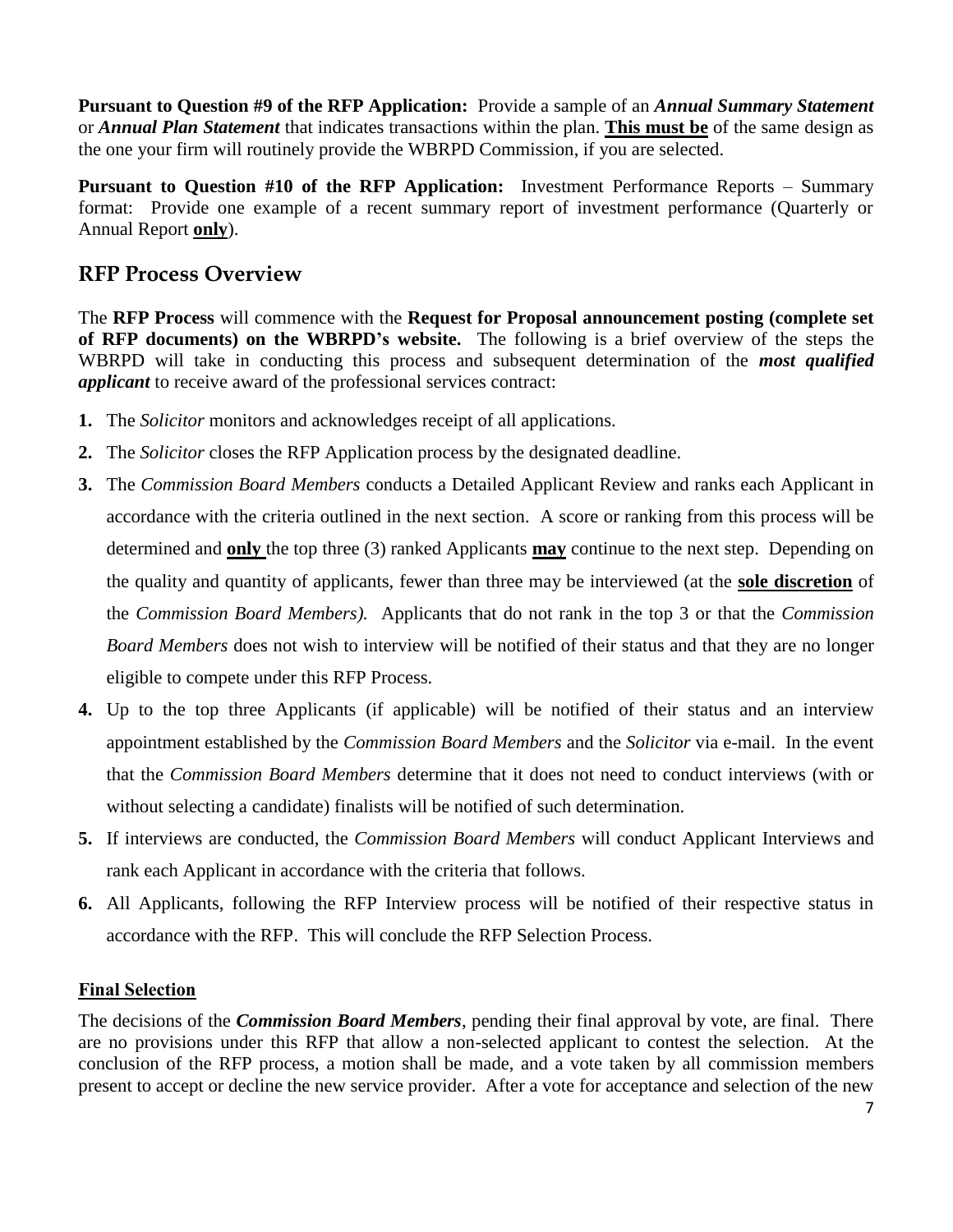service provider, The RFP Process shall continue in accordance with the requirements of Act 44, Chapter 7-A, regarding final selection and notifications.

## **Applicant Review & Interview Criteria:**

The *Commission* will review, all *Active Applicants'* applications, rank them based on the following criteria:

#### **Detailed Applicant Review Phase –** 4 Categories:

Qualifications & Experience [Quality of] Services Proposed, Fees & Customer Services Reporting and Accountability Investment Performance & Management

The *Commission (at their sole discretion)* may interview as many as the top three Applicants and rank them based on following criteria:

#### **Applicant Interview Phase** – 2 Categories:

- The quality of information presented during the interview
- The perceived ability of the Applicant to best meet the Western Berks Regional PD's pension needs.

**Special Note for Interviewing Applicants: no additional information** will be accepted or required during the interviews. Applicants will be expected to make presentations based on information provided in the applications and answer questions posed by the *Commission*.

This Page Left Intentionally Blank